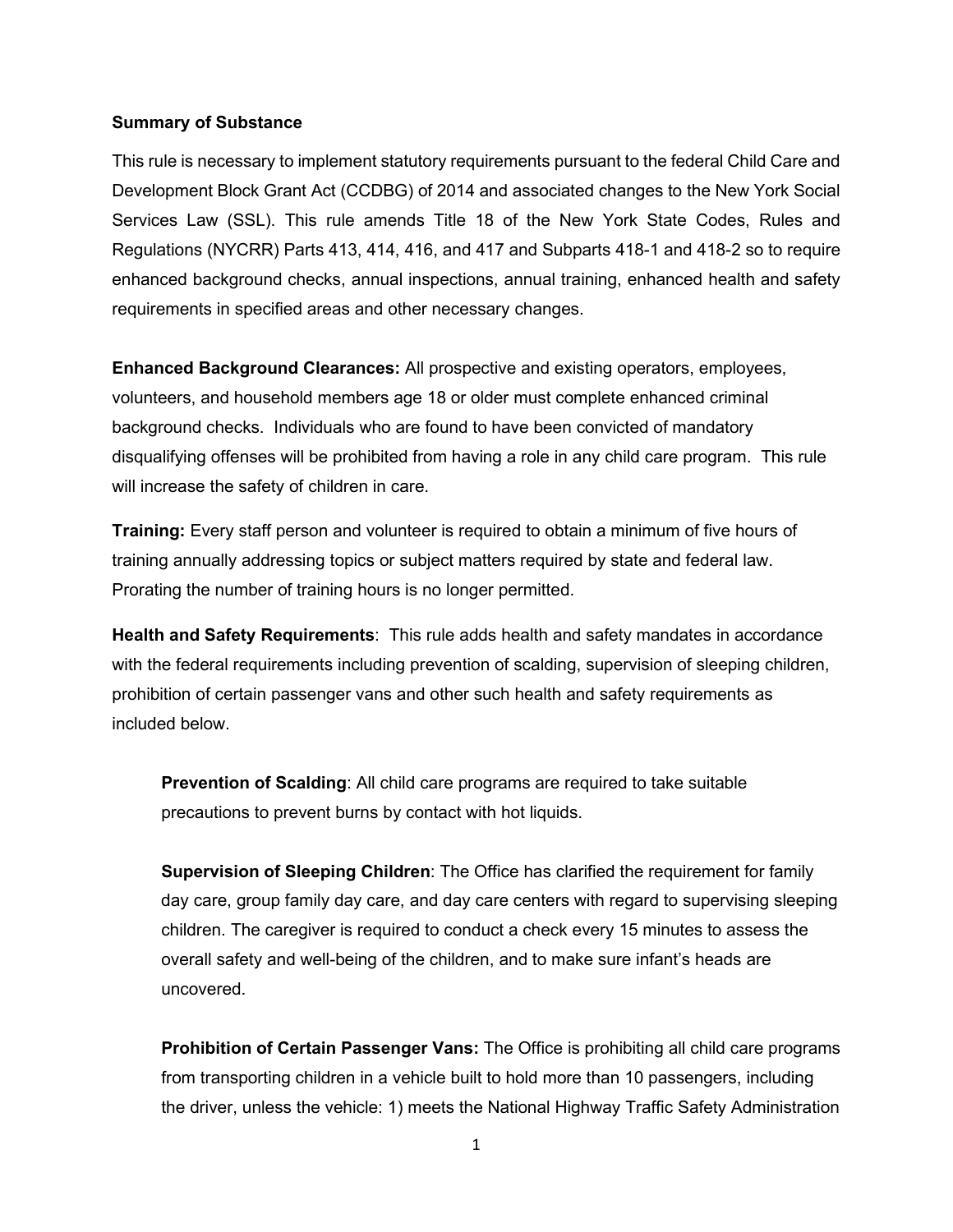definition of a school bus or a multifunction school activity bus, 2) complies with the National Highway Traffic Safety Administration Federal Motor Vehicle Safety Standards applicable to a school bus or multifunction school activity bus, and 3) is inspected per New York State Department of Transportation rules and regulations.

**Safety Plans:** The Office conducts collateral investigations with local child protective services (CPS) agencies. In some instances, the allegations, if true, would be reason to suspend and/or revoke the license or registration of the program. The Office will be requiring all child day care programs follow a safety plan developed by the Office during the investigation.

**Identifying Unlicensed/Unregistered Programs**: The Office may request attestations from parents describing the relationship of their children to the provider when investigating whether an unlicensed, unregistered program is operating a program for which a license or registration is required.

**Back to Sleep**: Revisions are being made to comply with the American Academy of Pediatrics recommendation of putting babies on their backs to sleep throughout the first year of life, rather than until the age of 18 months. The Office will no longer allow the use of blankets and stuffed animals in cribs with infants under 12 months of age and will require use of an appropriately sized fitted sheet.

**Nutritional Content for School-Age Meal and Snack Plans:** School-age child care (SACC) programs are required, as part of the regulations and the state's obesity prevention initiative, to operate in compliance with the federal Child and Adult Care Food Program (CACFP) meal patterns. SACC programs will now have their menus reviewed for nutritional content, variety and quality at the time of initial application, and once every 24 months by CACFP specialist responsible for reviewing and approving menus, or by a person who has a bachelor's or master's degree with a major in food and institutional management or a closely related field and who has completed a dietician internship, or has been certified as a registered dietician or has an equivalent state certification.